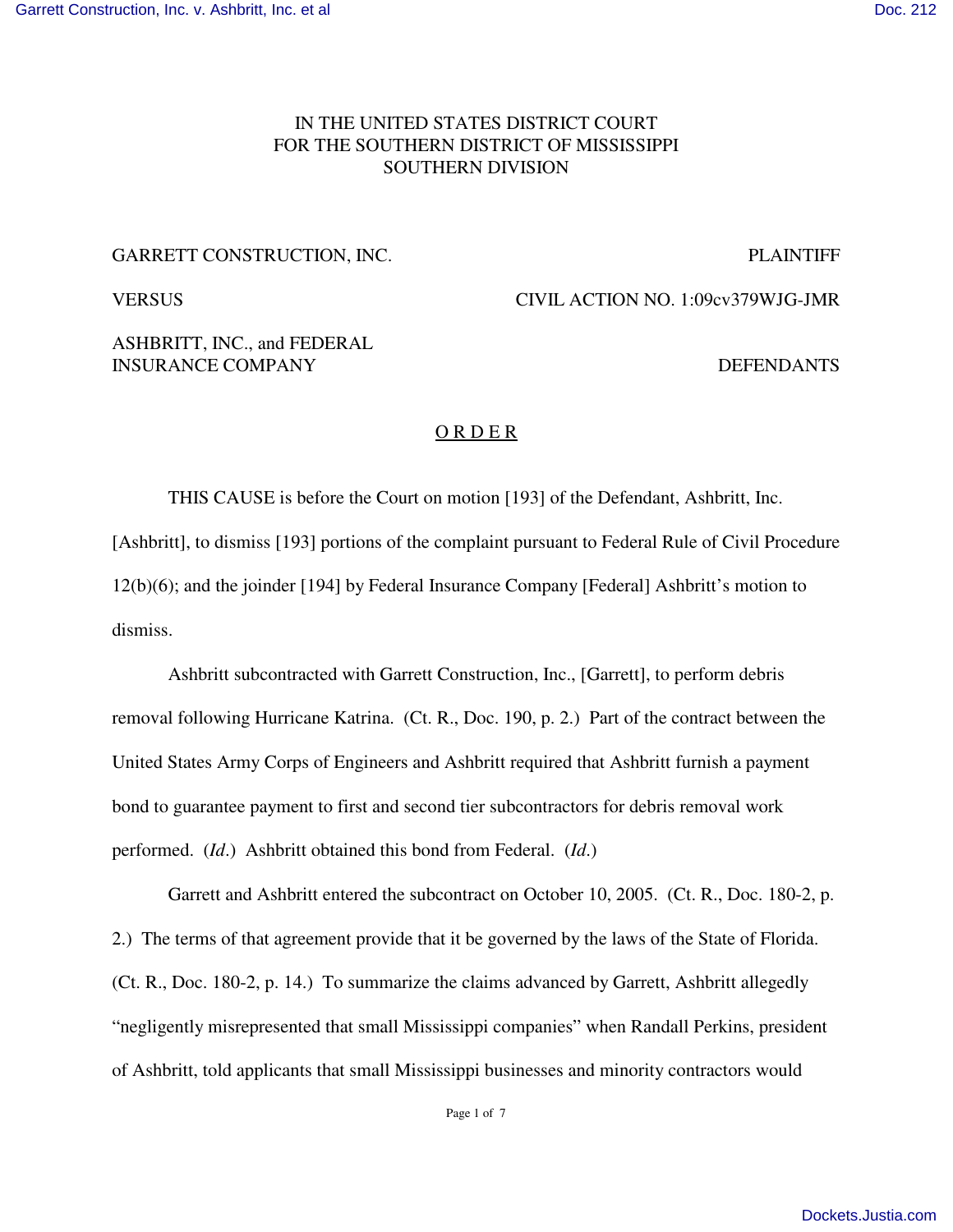receive first priority in debris removal jobs as these jobs materialized. (Ct. R., Doc. 190, pp. 2- 3.) In addition, Garrett contends, among other things, that Ashbritt acted in bad faith in failing to pay retainage by the 91st day following the last day that work was performed; the alleged contract breaches were willful and wanton amounting to tortious conduct for which Garrett can recover punitive damages; and that Federal is jointly and severally liable with Ashbritt for the contract breaches. (*Id*., p. 4.) Garrett sued Ashbritt and Federal seeking damages for alleged breach of contract, tortious breach of contract; breach of duty of good faith and fair dealing; negligent misrepresentation; fraudulent and negligent inducement; loss of profits; and punitive damages. (Ct. R., Doc. 190, p. 4.)

Ashbritt claims that Florida law controls the dispute between the parties, and under Florida law, certain claims advanced by Garrett are precluded as a matter of law. (Ct. R., Doc. 193, p. 6.) The allegations of the Amended Complaint amount to claims of a contract breach between Garrett and Defendants, according to Ashbritt. (Ct. R., Doc. 180, p. 1.) Because Florida law controls the contract, Ashbritt maintains that any tort claim advanced by Garrett, including its claim for punitive damages, must fail as a matter of law. (*Id*.) Florida's economic loss doctrine prevents Garrett from bringing a cause of action for fraud in the inducement or negligent misrepresentation where the allegations of such action are intertwined with the subject matter and performance of the contract itself. (Ct. R., Doc. 193, p. 7.)

Ashbritt contends that the contract encompasses the scope of the work and does not provide a guarantee of a particular amount of work. (*Id*., p. 9.) In addition, any claim of reliance on alleged pre-contractual promises or fraud or misrepresentation occurring before the formation of the parties' contract also fails as a matter of law, according to Ashbritt. (*Id*., pp. 10-11.)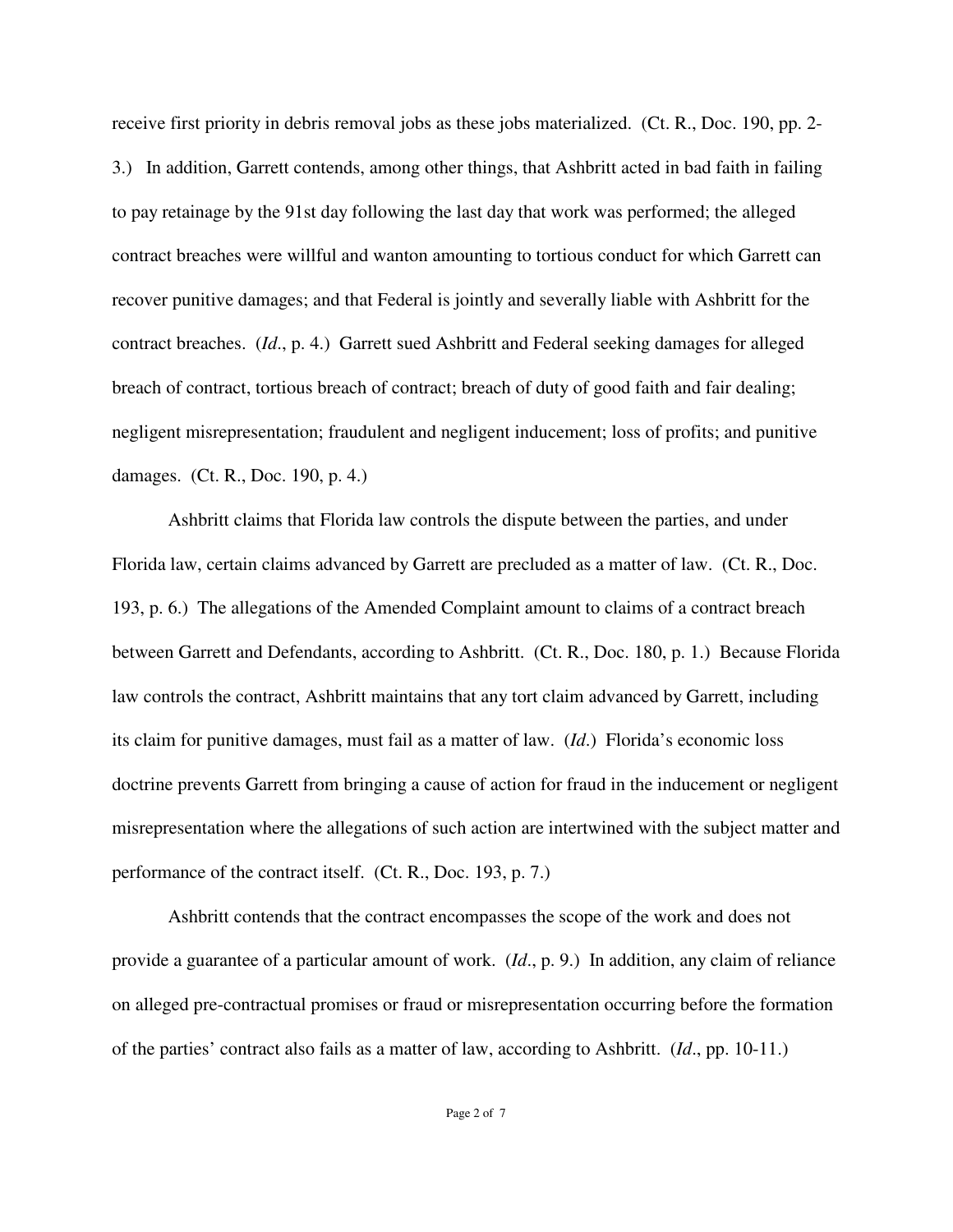Ashbritt further contends that the parol evidence rule prohibits the introduction of evidence of a verbal agreement or other extrinsic evidence which would vary the terms of a valid written contract. (*Id*.) Additionally, Ashbritt advances that all negotiations and conversations which precede the making of a contract are presumed merged into the final written contract. (*Id*., p. 12.)

Ashbritt maintains that punitive damages are not recoverable in this case either because the claims in this case are based on an alleged breach of contract, or because Garrett cannot establish that Ashbritt is guilty of intentional misconduct or gross negligence. (*Id*., p. 16.) The conduct alleged in the complaint – that Ashbritt failed to pay Garrett the full amount due on the contract and that Garrett would get first priority in work assignments – is not the type of outrageous conduct which equates to criminal manslaughter, thereby giving rise to a claim for punitive damages. (*Id*., p. 17.)

The contract in this case provides in part as follows:

This Agreement comprises the entire agreement between Contractor and Subcontractor relating to the Subcontract work covered hereby and no other agreement, representations or understanding concerning the same has been made and no oral statement, understandings or agreement shall affect the terms hereof. Further, nothing herein shall create any relationship of agency, employment contract, obligation or otherwise between Owner and Subcontractor.

(Ct. R., Doc. 180-2, p. 14, ¶ 18.2)

# I. Choice of Law Provision

A court sitting in diversity applies the conflict rules of the state in which the suit is

brought and, therefore, Mississippi choice of law rules apply to this action. *Klaxon Co. v.*

*Stentor Elec. Mfg. Co.*, 313 U.S. 487, 496 (1941). The terms of the contract provide as follows:

This Agreement shall be construed and governed by the laws of the State of Florida, without giving effect to any choice or conflict of law provision or rule. Each of the parties irrevocably consents to the non-exclusive jurisdiction of the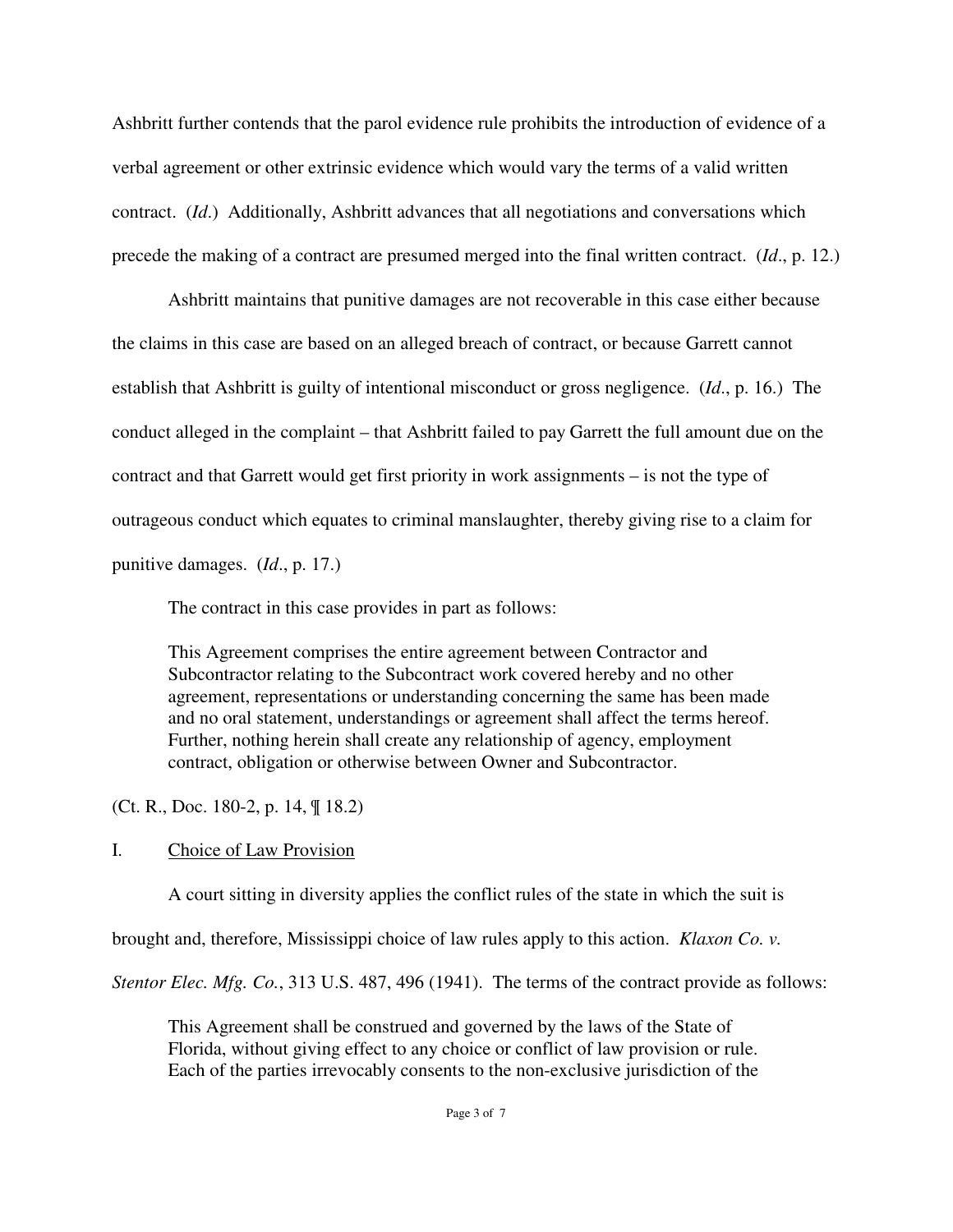courts of the state of Florida located in Broward County, and of the United States District Court for the Southern District of Florida for the purposes of any suit, action, or proceeding relating to or arising out of this Agreement (a "Related Proceeding") and irrevocably waives, to the fullest extent it may effectively do so, (I) any objection it may have to the laying of venue of any related Proceeding in any such court, and (ii) the defense of any inconvenient forum to the maintenance of any related Proceeding in any such court.

(Ct. R., Doc. 180-2, p. 14, ¶ 18.4.)

Under Mississippi law, parties to a contract may control the substantive law applicable to the contract, so long as that state law bears a reasonable relation to the transaction. *Sorrels Steel Co., v. Great Sw. Corp*., 906 F.2d 158, 167-8 (5th Cir. 1990). In this case, Florida is the location of Ashbritt's main office and principal place of business and the Court finds that this constitutes a reasonable basis for the selection of Florida law to apply to the contract. *Kiefer v. Harris*, 125 F.3d 852 (5th Cir. 1997). The Court will uphold the choice of law provision within the contract and apply Florida law to the contract.

## II. Tort and Punitive Damage Claims

Garrett contends that it is entitled to damages due to alleged bad faith on the part of Ashbritt by failing to pay retainage by the 91st day after work was performed, fraudulent inducement by Ashbritt causing Garrett to spend large sums of money when Ashbritt never intended to give Garrett first priority in the work, negligent misrepresentations that Garrett would receive first priority, and willful and wanton breach of contract allowing for a punitive damage claim. (Ct. R., Doc. 190, p. 4.)

Under the economic loss doctrine, parties in contractual privity are prohibited from asserting tort claims for recovery of pure economic damages, with exceptions. *HTP, LTD v. Lieas Aereas Costaricenses, S.A.*, 685 So.2d 1238, 1239 (Fla. 1996). Claims of fraudulent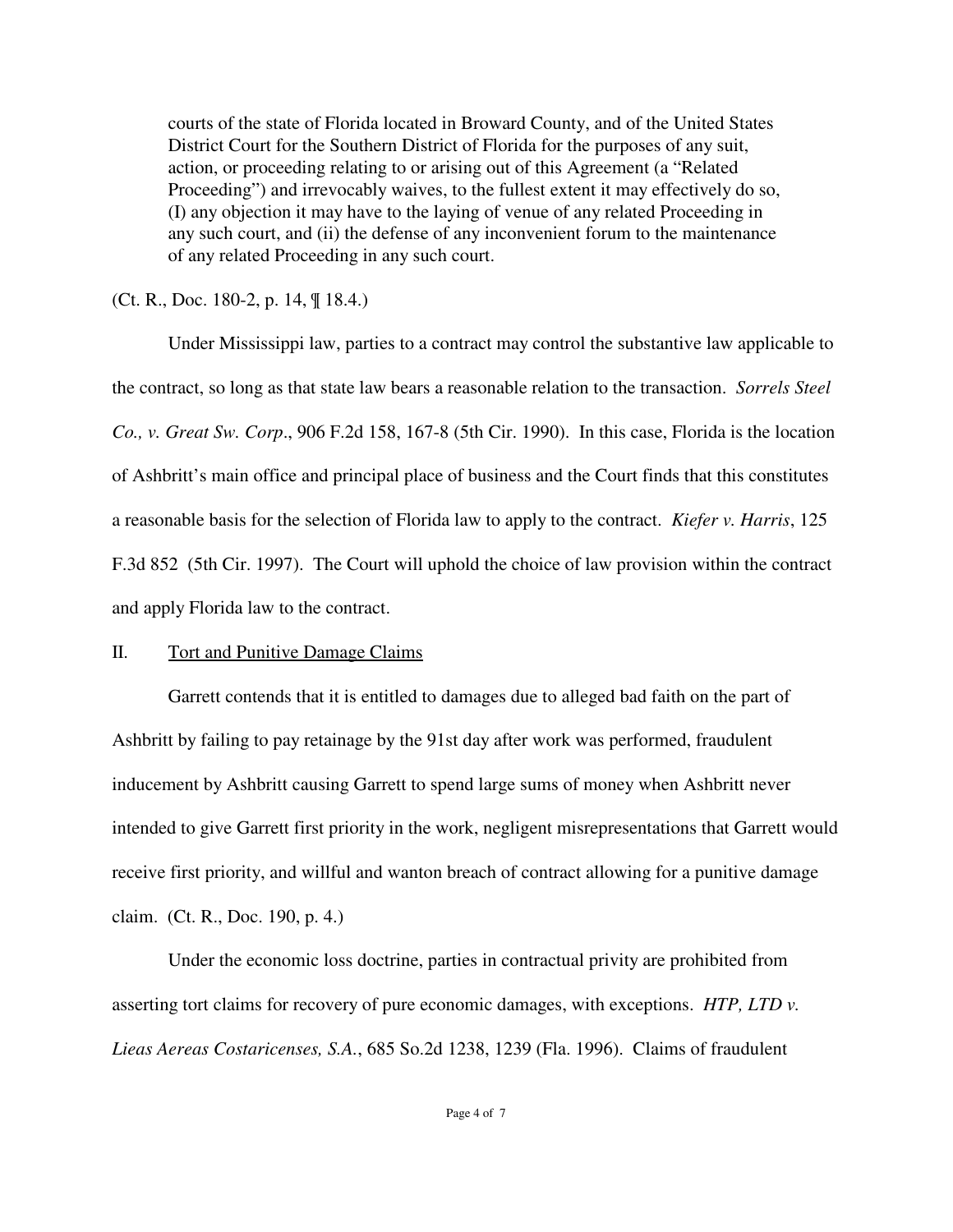inducement and negligent misrepresentation can qualify for this exception if the claimed fraud is extraneous to the contract; however, if the fraud relates to the performance of the contract, the economic loss rule applies and bars the claim. *S&B Investments, LLC v. Motiva Enterprises*, LLC, 2004 WL 3250306 \*3 (S.D. Fla. 2004).

The allegations of the Amended Complaint contend that in an October 2005 meeting, Perkins promised Socrates Garrett, the owner of Garrett, that Ashbritt would give "first priority" to small Mississippi businesses and minority contractors. (Ct. R, Doc. 190, p. 2.) Garrett contends that based on that representation, Garrett made a substantial investment in equipment and personnel to perform the contract. (*Id*.) Garrett contends that Ashbritt breached its agreement to give Mississippi businesses and minority contractors "first priority". (*Id*., p. 3.) Garrett claims that it relied to its detriment on the statement and was fraudulently induced to make a large investment in equipment and incurred expenses for men and material to perform the contract. (*Id*.) Garrett contends that had it been given first priority, as promised, and given the fact that it had the capacity to haul 5,000 yards per day, it would have made substantially more money in fulfilling the contract than it did. (*Id*.) Garret claims that it lost gross profits of \$3.5 million dollars. (*Id*.) Garrett also contends that Ashbritt did not pay the final 10% retainage to Garrett which constitutes a material breach of contract. (*Id*., p. 4)

Although a fraud in the inducement claim is sometimes not barred by the economic loss rule, to survive, the claim must be based on conduct which is separate and distinct from the conduct constituting the breach of contract. *Hotels of Key Largo, Inc. v. RHI Hotels, Inc.,* 694 So.2d 74, 77 (Fla. Dist. Ct. App. 1997). Each of the allegedly fraudulent representations which induced Garrett to enter the contract are foreclosed by the contract, which contains a merger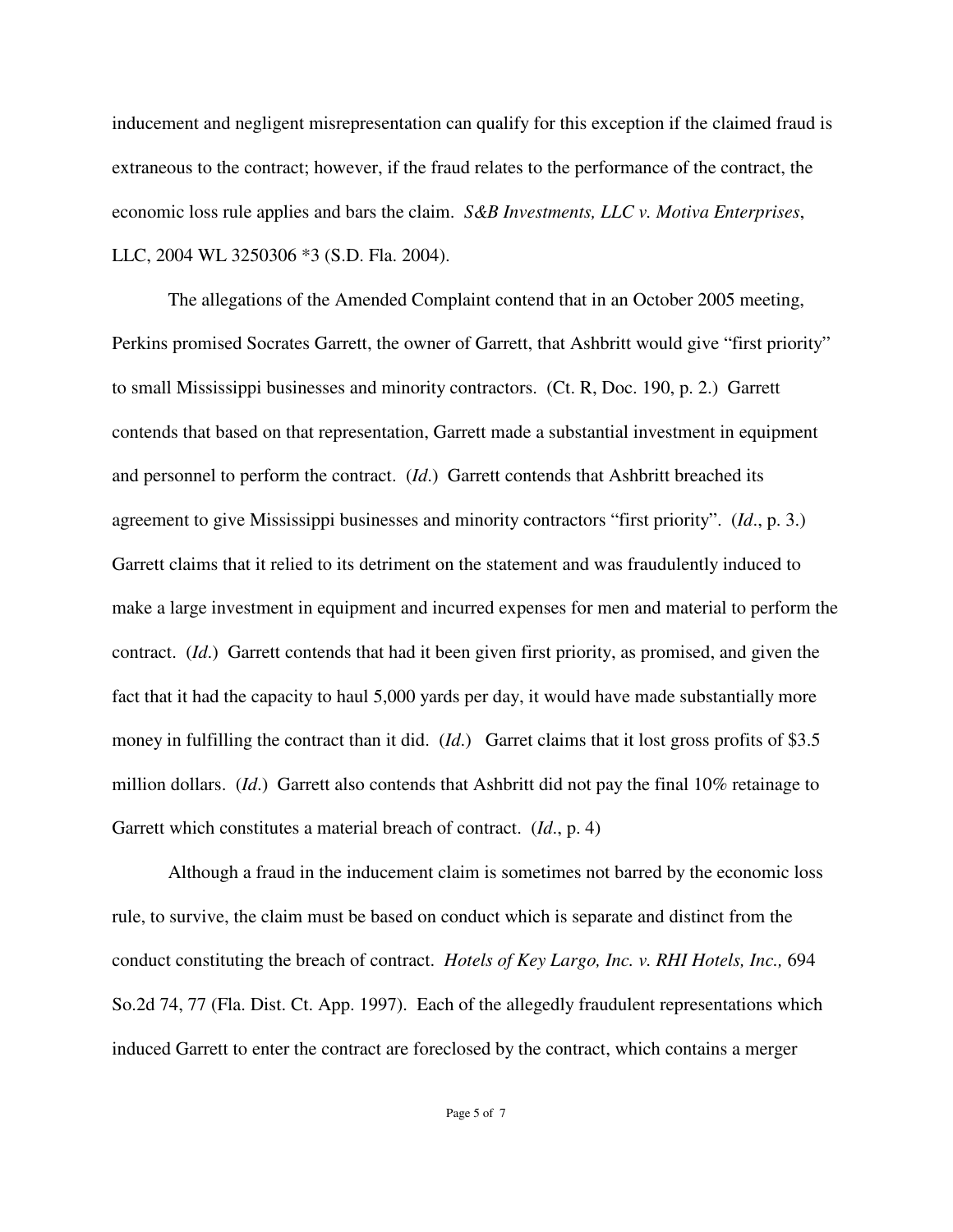clause that explicitly and unambiguously supercedes all prior verbal and written agreements. *Ben-Yishay v. Mastercraft Devel., LLC*, 553 F. Supp.2d 1360, 1370 (S.D. Fla. 2008).

When the language of a contract is clear and unambiguous, the intent or meaning of a written document is determined solely from the language of the instrument. *Reid v. Barry*, 93 Fla, 849, 112 So. 846 (1927). The parol evidence rule prohibits a party to a contract from varying terms of that contract by alleging that oral agreements were made which differ from the written terms of the contract. *Carlton, Inc. v. Southland Diversified Co.*, 381 So.2d 291, 293 (Fla. Dist. Ct. App. 1980). In addition, under Florida law, the doctrine of merger prevents the introduction of evidence of conversations and negotiations which take place before the contract is entered into by the parties and are presumed to be merged in the final terms of a written contract. *Monumental Life Ins. v. Commonwealth Land Title Ins. Co.*, 435 So.2d 975 (Fla. Dist. Ct. App. 1983). Unfortunately for Garrett, nothing in its claims for fraudulent inducement or negligent misrepresentation are extraneous to the contract and the merger clause restricts reliance on prior representations. Therefore, the Court finds that the motion to dismiss these claims should be granted.

### III. Punitive Damage Claim

There must be a showing of some intentional wrong, insult, abuse or gross negligence which amounts to an independent tort to justify recovery in a claim for punitive damages. Furthermore, under Florida law, a plaintiff must provide the court with an evidentiary basis for punitive damages before a court may allow a claim for punitive damages to be included in a plaintiff's complaint. *Cypress Aviation, Inc. v. Bollea*, 826 So.2d 1091, 1092 (Fla. Dist. Ct. App. 2002); *Espirito Santo Bank v. Rego*, 990 So.2d 1088, 1091 (Fla. Dist. Ct. App. 2007). There is